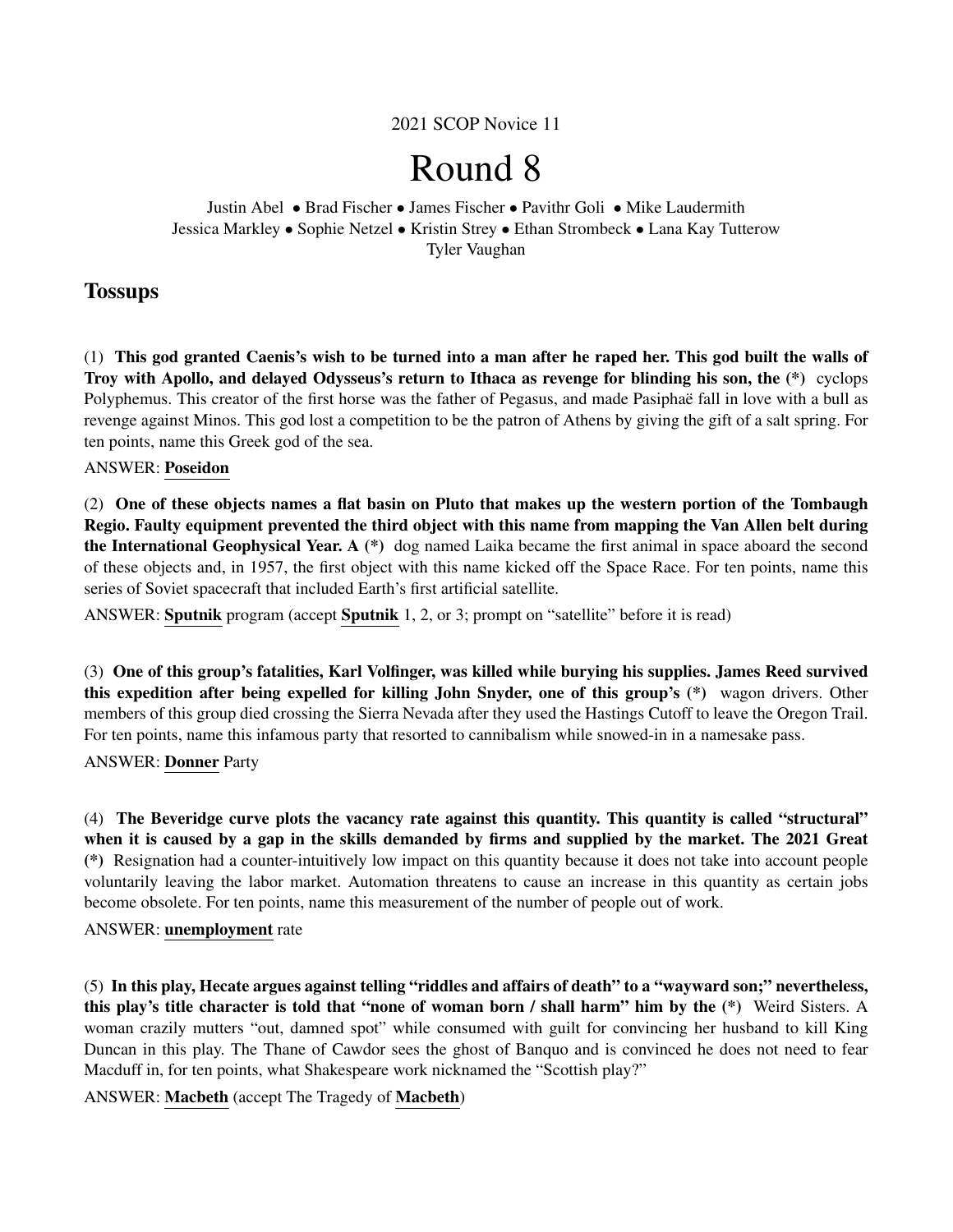(6) Thomas Eakins painted a man retiring from this profession standing near a woman on a table in the University of Pennsylvania. In another Eakins painting, a woman in black sobs into her sleeve while a man with this profession stands in front of a crowded theater with  $(*)$  red-stained hands. Rembrandt painted a group of people with this job watching Nicolaes Tulp give an *Anatomy Lesson*. For ten points, name this profession held by Hayes Agnew and Samuel Gross, who were painted demonstrating surgeries in progress.

ANSWER: doctors (accept equivalents like surgeons or physicians; accept answers describing professors of medicine or professors of surgery; prompt on "teachers" or "professors" by asking "what do they teach?")

(7) In a game, this character teams up with an alien wisp called Yacker to stop an evil plot disguised as an amusement park. In a cartoon, this character solves problems on Seaside Island with his namesake "Team," including (\*) Miles Prower. This character's first live-action film was significantly delayed due to backlash over his design, and features Ben Schwartz as this character. For ten points, name this speedy video game protagonist who works with Tails to save the world from Doctor Eggman.

ANSWER: Sonic the Hedgehog (accept Sonic Colors; accept Sonic Boom)

(8) The RC circuit constant, tau, is a value of this quantity, which is the independent variable when taking a dot derivative. Multiplying the square of this quantity by one-half of little *g* gives free fall displacement. One unit of this quantity is based on the hyperfine transition of  $(*)$  cesium-133. This quantity dilates at near-light speed, which can be calculated by dividing distance by this quantity. For ten points, name this quantity measured in minutes and seconds.

## ANSWER: time

(9) This novel's protagonist wins a guessing game by tearing out the eye of a giant. Two characters in this novel write political essays under the pseudonyms Locke and Demosthenes. In this novel, armies equipped with freeze guns battle in (\*) null gravity, and the protagonist of this novel befriends Bean, who helps him use "Dr Device" to destroy the home planet of the buggers. For ten points, name this novel by Orson Scott Card in which Andrew Wiggins attends battle school.

#### ANSWER: Ender's Game

(10) This structure was destroyed after Gunther Schabowski's accidental declaration that a policy would go into effect "immediately." Peter Fechter [fesh-ter] bled to death at this structure as guards threatened to (\*) shoot potential helpers. "Brain drain" was meant to be prevented by this "anti-fascist bulwark." Checkpoint Charlie was a border control on, for ten points, what structure that, until 1989, separated East and West Germany within a capital city?

## ANSWER: Berlin Wall

(11) This musical instrument duets with Don Cherry's cornet on the Ornette Coleman album *The Shape of Jazz to Come*. A player of this instrument collaborated with trumpeter Benny Harrison on the song "Ornithology," and another player of this instrument was known for his (\*) "sheets of sound" on albums like *A Love Supreme* and *Giant Steps*. Charlie "Bird" Parker and John Coltrane played, for ten points, what woodwind instrument, whose E-flat "alto" version has a bent metal body and a jazzy, raspy tone?

ANSWER: saxophone (accept specific types, such as alto saxophone)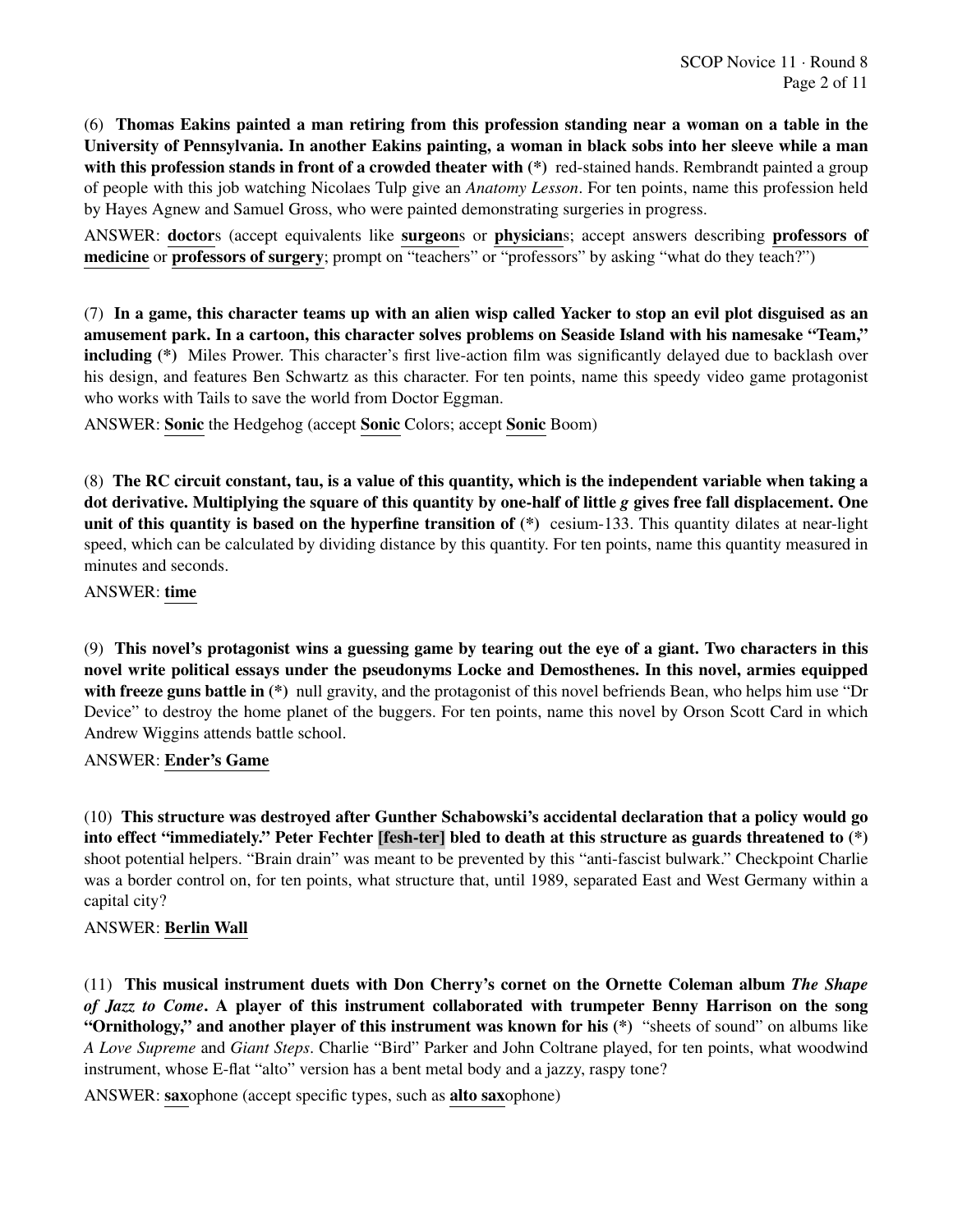(12) A "circular" poem in this language has 584 lines to imitate the 584-day period of an ancient calendar, and was written by the author of *The Labyrinth of Solitude*. *Sunstone* was written in this language, which was also used by the author of *The* (\*) *Death of Artemio Cruz* and *The Old Gringo* to discuss a North American country's twentieth-century revolution. For ten points, name this language of European origin that was used by Carlos Fuentes and Octavio Paz, two authors from Mexico.

ANSWER: Spanish (accept español; accept Mexican Spanish or español mexicano)

(13) If *n* both is "one less than a power of two" *and* is this type of number, then *n* is the only odd factor of a perfect number. The Miller-Rabin test determines whether a number is likely to be this kind of number. The Goldbach conjecture states that every (\*) even number greater than two can be written as the sum of two of these numbers; for example, "twenty equals seven plus thirteen." "Ambiguous factorization" is a reason why the number one is not considered to be, for ten points, what type of number that has only two factors: itself and one?

ANSWER: prime number(s)

(14) This state's early twentieth century progressive governor Joseph Folk said that strict public morality was this state's namesake "Idea." In 2018, Eric Greitens resigned as this state's governor after being charged with felonies related to a love affair. Mike Parson is the current governor of this state, whose junior senator rose his fist in support of the (\*) January 6th insurgency at the US Capitol and has refused to resign. Josh Hawley continues to represent, for ten points, what midwestern state whose capital is Jefferson City?

ANSWER: Missouri

(15) Many examples of these compounds begin as resins. Urea-formaldehyde forms one of these compounds that acts as a concrete binder. A Ziegler-Natta catalyst can promote the step-growth mechanism to make these compounds. Vinyl acetate is used to synthesize several (\*) plastic types of these compounds, and isoprene sub-units allow latex to harden into natural rubber ones. Rayon and nylon are, for ten points, what large compounds made from chains of monomers?

ANSWER: polymers

(16) A namesake species of pink rattlesnake is endemic to this natural feature. Supai Village, the capital of the Hava-supai Indian Reservation, is located within this feature, which is the gateway to the afterlife in Hopi religion. The Kaibab Plateau is (\*) bisected by this natural feature, which became a national park after John Wesley Powell mapped it in what is now Arizona. The Colorado River carved out, for ten points, what absurdly large gorge in the American southwest?

ANSWER: Grand Canyon (accept Ongtupqa)

(17) This substance and lawfulness are the domain of Asha Vahista, one of six divine beings created by Ahura Mazda. Atash Bahram is the highest classification of this substance, which is always present at an (\*) agiary. Holy ones of this substance may never be extinguished, so priests must wear a face mask when handling it. Atar is, for ten points, what substance venerated as wisdom and light in Zoroastrianism, and which is kept burning in namesake temples?

ANSWER: holy fires (accept flames; accept Atar before it is read; accept Atash or Azar before "Atar" is read)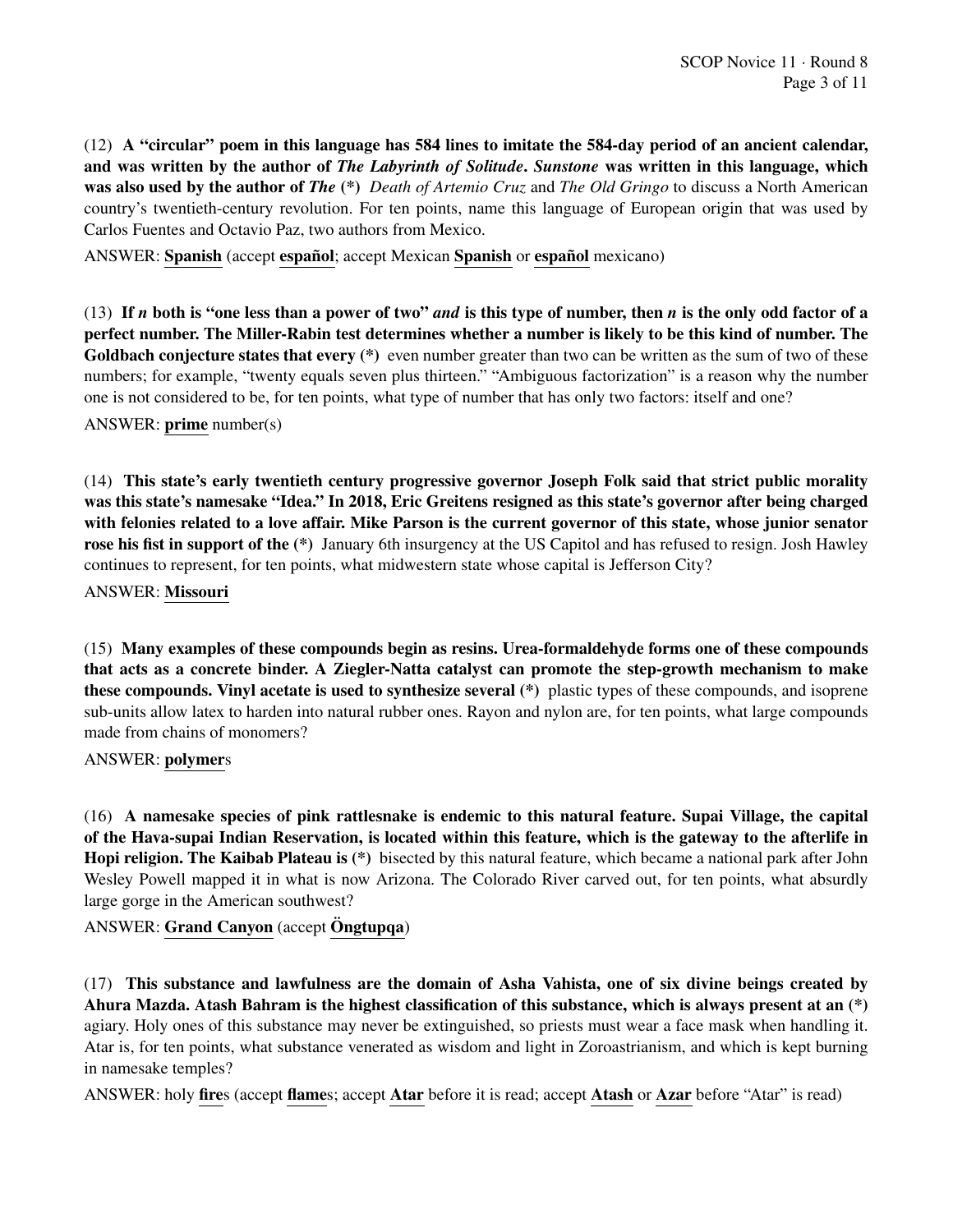(18) One pathogen in this family causes bluecomb disease in turkeys, and another may be carried by the Asian palm civet. The National Wastewater Surveillance System tracks one of these pathogens, others of which have caused (\*) MERS and SARS epidemics. Named for envelope spikes that resemble a layer of the Sun, this virus is combated by RNA vaccines from Moderna and Pfizer. For ten points, name this virus responsible for the COVID-19 pandemic.

ANSWER: coronavirus (accept Coronaviridae; accept SARS-CoV-2; accept COVID and COVID-19 before "COVID-19" is read; prompt on "virus" before it is read; prompt on "MERS" and "SARS" before they are read)

(19) A "Witness" one of these objects titles a Pulitzer-winning poetry collection by Robert Frost. In the poem "Mending Wall," Frost argues that objects of this type cannot "get across and eat the (\*) cones" under another type of these plants. In a poem titled for a type of these plants, Frost describes boys "swinging" in these things after "climbing carefully to the top branches." For ten points, name these tall plants in the poem "Birches."

ANSWER: trees (accept A Witness Tree; accept apple trees or pine trees; accept Birches; prompt on "apple" after "get across" is read)

(20) The last woman to be hanged in Massachusetts was Rachel Wall, who was executed for doing this. Despite angering the English by engaging in this profession, Grace O'Malley met with Elizabeth I as an equal. (\*) Mary Read and Anne Bonny, who received delayed death sentences by claiming to be pregnant, performed this job for Calico Jack. Ching Shih oversaw hundreds of ships as one of the most successful members of, for ten points, what criminal profession on the high seas?

ANSWER: piracy (accept word forms and equivalents relating to "being a pirate")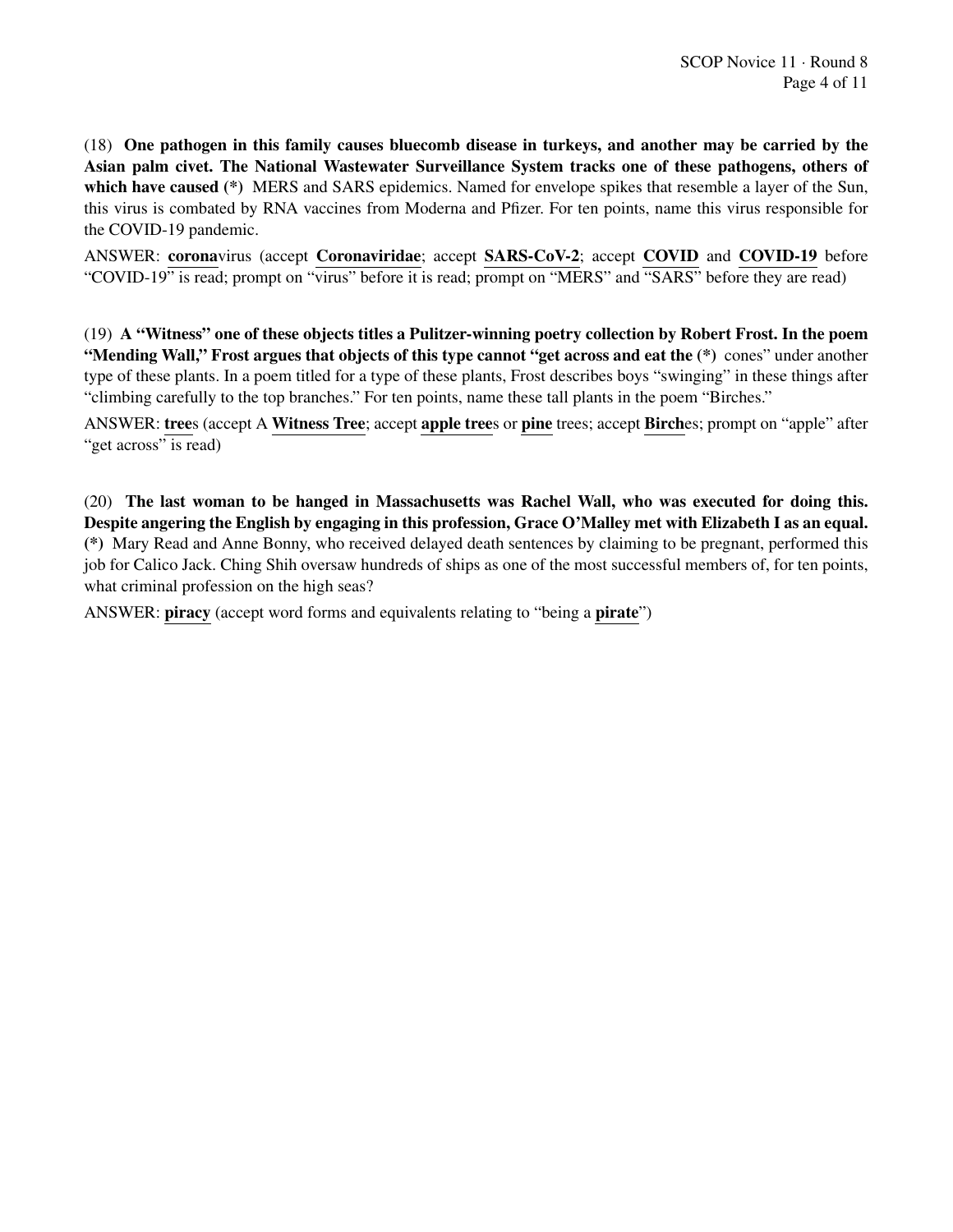## Bonuses

(1) Nicotine addiction results when the drug binds to receptors for this neuro-transmitter in the brain. For ten points each,

Name this neurotransmitter released by motor neurons to stimulate contraction of skeletal muscles. Voluntary movement requires that this neurotransmitter not be inhibited.

## ANSWER: acetylcholine (accept ACh)

Powerful inhibitors of the acetyl-choline receptor system are found naturally in the venom of some of these animals, such as the sea krait and black mamba.

## ANSWER: snakes (accept serpents or Serpentes)

Another acetylcholine inhibitor is botulinum toxin, which can smooth wrinkles, but also causes a deadly form of this condition when present in canned goods.

ANSWER: food poisoning (anti-prompt on "botulism" by asking "what type of condition is botulism?" but do not accept or prompt on other types of food poisoning)

(2) Maurice Ravel and this composer have both been called musical "Impressionists," although they both rejected the label. For ten points each,

Name this French composer who wrote the symphonic poem *Prelude to the Afternoon of a Faun*, the opera *Pelleas ´ et Melisande ´* , and the orchestral suite *La Mer*.

ANSWER: Claude Debussy (accept Achille Claude Debussy)

Debussy was influenced by this composer, who is sometimes considered an early impressionist. This composer wrote the pieces *Gymnopédies* [*jeem-noh-pah-deez*].

ANSWER: Erik Satie (accept Éric Alfred Leslie Satie)

*Gymnopédies* are solo compositions for this musical instrument. Debussy created an arrangement of *La Mer* for four hands, which requires two people to play this common keyboard instrument with black and white keys.

ANSWER: piano (accept pianoforte or fortepiano; accept specific answers like grand piano)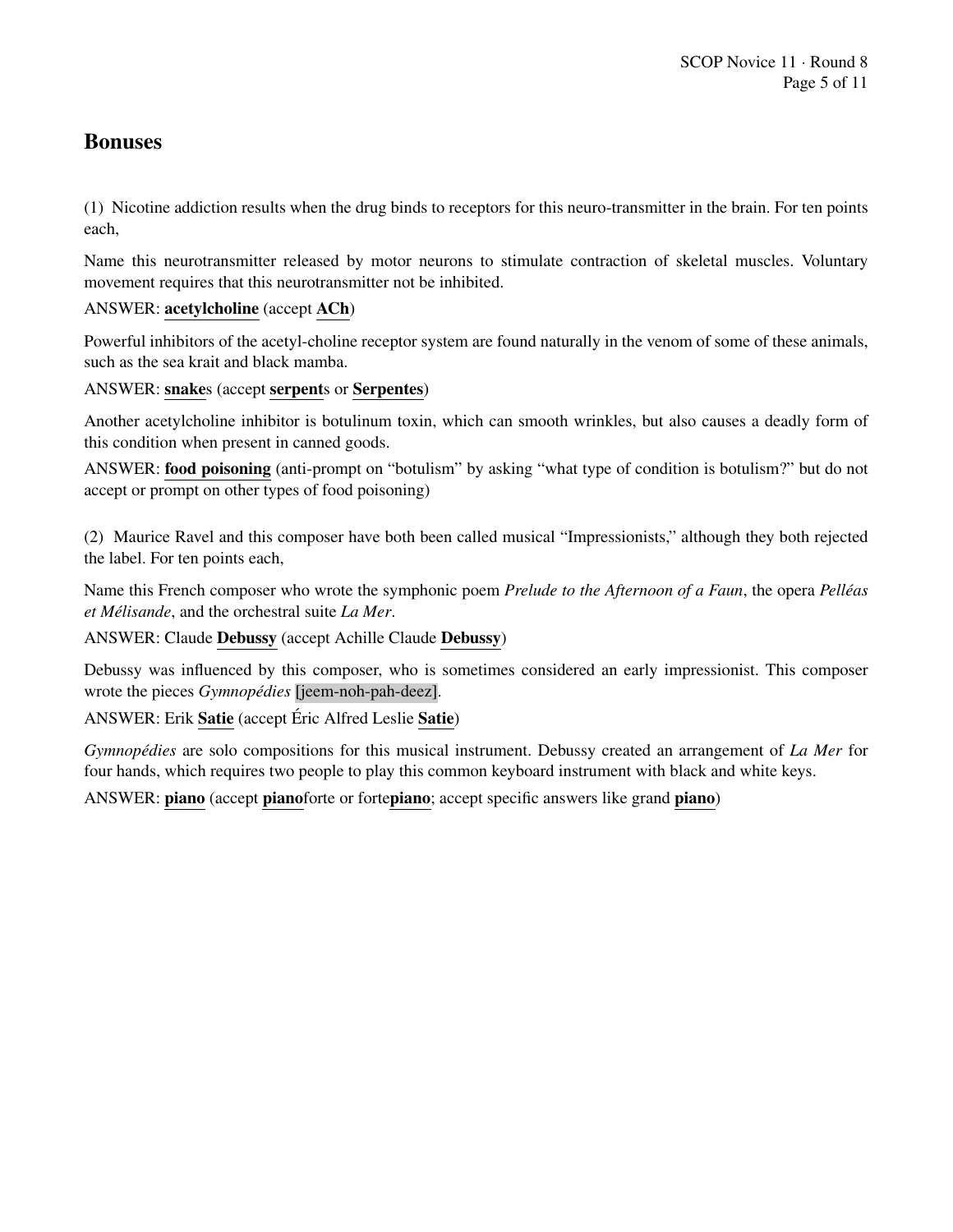(3) Legendary figures are popular topics in literature. Name some literary characters drawn from European legends, for ten points each.

This English hero helps William of Ivanhoe in a novel by Sir Walter Scott. This skilled archer led the Merry Men in a quest to rob the rich and give to the poor.

ANSWER: Robin Hood (accept either underlined name; accept either underlined name of Robin of Locksley; the novel is *Ivanhoe*)

This legendary German figure negotiates with Mephistopheles to gain magical powers in works by Christopher Marlowe and Johan Wolfgang von Goethe [gur-tuh].

ANSWER: Faust (accept Doctor Faustus or The Tragical History of the Life and Death of Doctor Faustus; accept Johan Georg Faust)

This general who served under Charlemagne wielded the sword Durendal, and burst his temples while blowing his oliphant horn in a French *Song* named for him, and in an Italian poem by Ruggiero about this man *Furioso*.

ANSWER: Roland (accept Orlando; accept The Song of Roland or Le chanson de Roland; accept Orlando Furioso)

(4) Failure to uphold this document's Clause Sixty-One led to the First Barons War. For ten points each,

Name this document that guaranteed certain rights for nobles, as well as a system of balances against the king's rule. It was signed in 1215 by King John.

ANSWER: Magna Carta Libertatum (accept Great Charter of Freedoms)

The Magna Carta was written for this country, which later merged with Scotland to form the Kingdom of Great Britain.

ANSWER: Kingdom of England (do not accept or prompt on "Great Britain")

The Magna Carta created the first modern form of this English governing body, which in modern times is made up of the House of Lord and House of Commons.

ANSWER: English Parliament (accept Parliament of England; accept Parliament of the United Kingdom)

(5) This author recounted her lifelong friendship with her teacher Anne Sullivan in *The Story of My Life*. For ten points each,

Name this prolific Alabama activist and author who learned new communication strategies after losing her sight and hearing to illness as a young child.

ANSWER: Helen Keller (accept Helen Adams Keller)

Helen Keller was a founding member of this nonprofit organization, which developed out of the CLB in 1920. This organization focuses on defending constitutional rights and social welfare in court.

## ANSWER: ACLU (accept American Civil Liberties Union)

Keller was an active member of this political party, and supported its candidate Eugene V. Debs. Upton Sinclair's novel *The Jungle* was an attempt to sway readers to join this populist political party.

ANSWER: socialism (accept word forms like socialists; accept Socialist Party (of America) or SPA)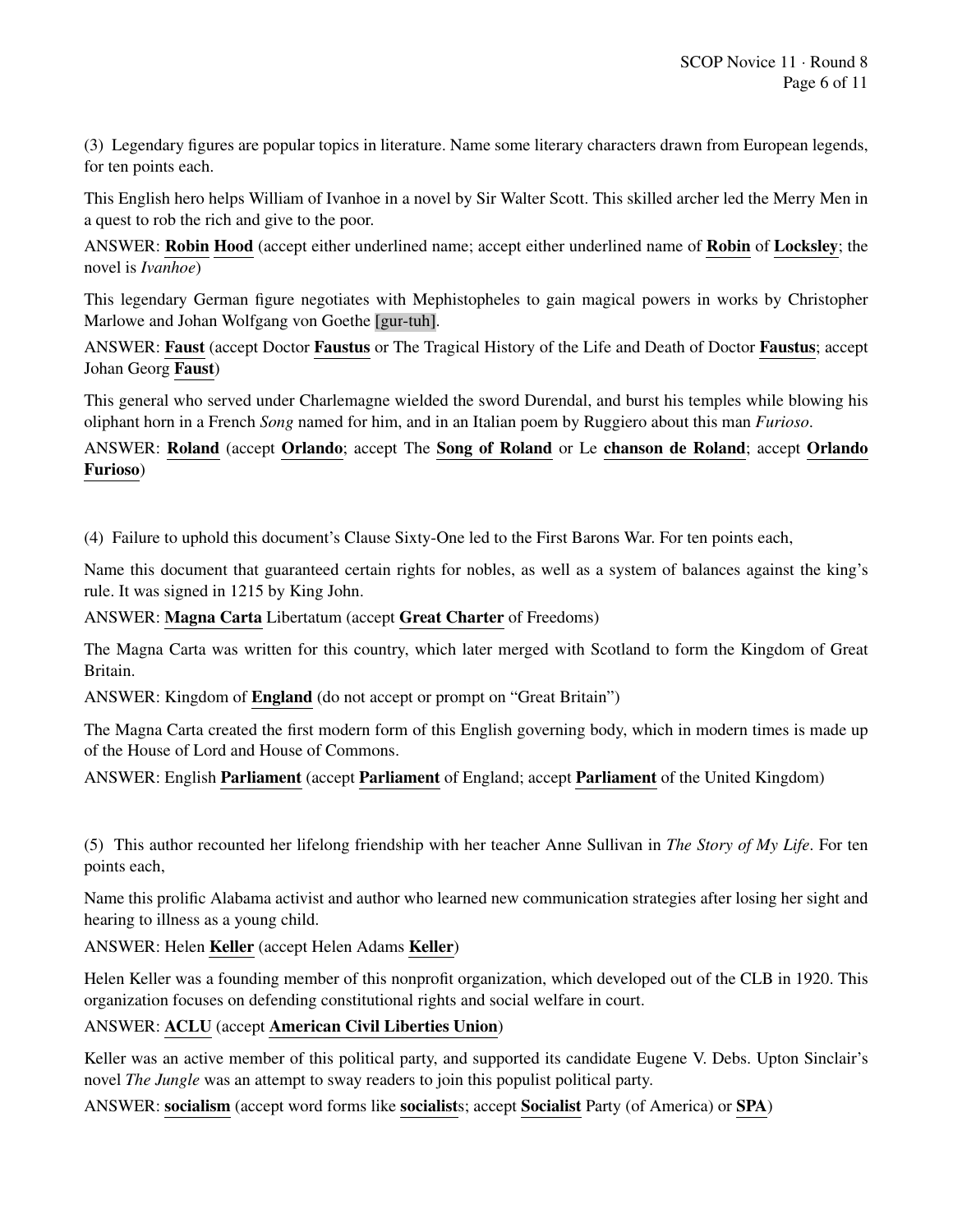(6) The metal activity series predicts that aluminum will take the place of silver in a solution due to one of these reactions. For ten points each,

Name this type of chemical reaction in which one element replaces another in a compound. These reactions have the general form "A plus B C yields B plus A C."

ANSWER: single-displacement reaction (accept single-replacement reaction)

The first metals in the activity series, including potassium and lithium, are all members of this highly reactive group. ANSWER: alkali metals (accept Group 1; do not accept or prompt on "alkaline metals" or "alkaline earth metals")

At the bottom of the activity series is this transition metal, found in a car's catalytic converter, that is more expensive than gold when used in jewelry.

## ANSWER: platinum (accept Pt)

(7) This biblical book describes the resurrection of Dorcas, God's smiting of Sapphira, and multiple religious conversions. For ten points each,

Name this book from the Christian New Testament that follows the four canonical gospels and describes the doings of the Apostles.

## ANSWER: Book of Acts (accept Acts of the Apostles)

Much of the Book of Acts concerns the travels of this Apostle from Tarsus. This man changed his name after a spiritual encounter on the way to Damascus inspired him to convert.

#### ANSWER: Saint Paul the Apostle (accept Saul of Tarsus)

This woman, who was a merchant of purple dye, was converted to Christianity by Paul. In the Book of Acts, she lets Paul stay with her family during his travels.

#### ANSWER: Saint Lydia of Thyatira

(8) Give the following about museums in Chicago, for ten points each.

A well-preserved Tyrannosaurus Rex skeleton nicknamed Sue is found in this Chicago natural history museum, found by the lakeshore in Chicago's Museum Campus.

#### ANSWER: Field Museum of Natural History

The Field Museum is next door to one of these facilities, named for John G. Shedd, that includes exhibits like the Caribbean Reef and the Waters of the World.

#### ANSWER: Shedd Aquarium

Just east of the Field Museum and Shedd Aquarium is one of these facilities, named for businessman Max Adler, that includes the Doane Observatory and an Astronomical Museum.

#### ANSWER: Adler Planetarium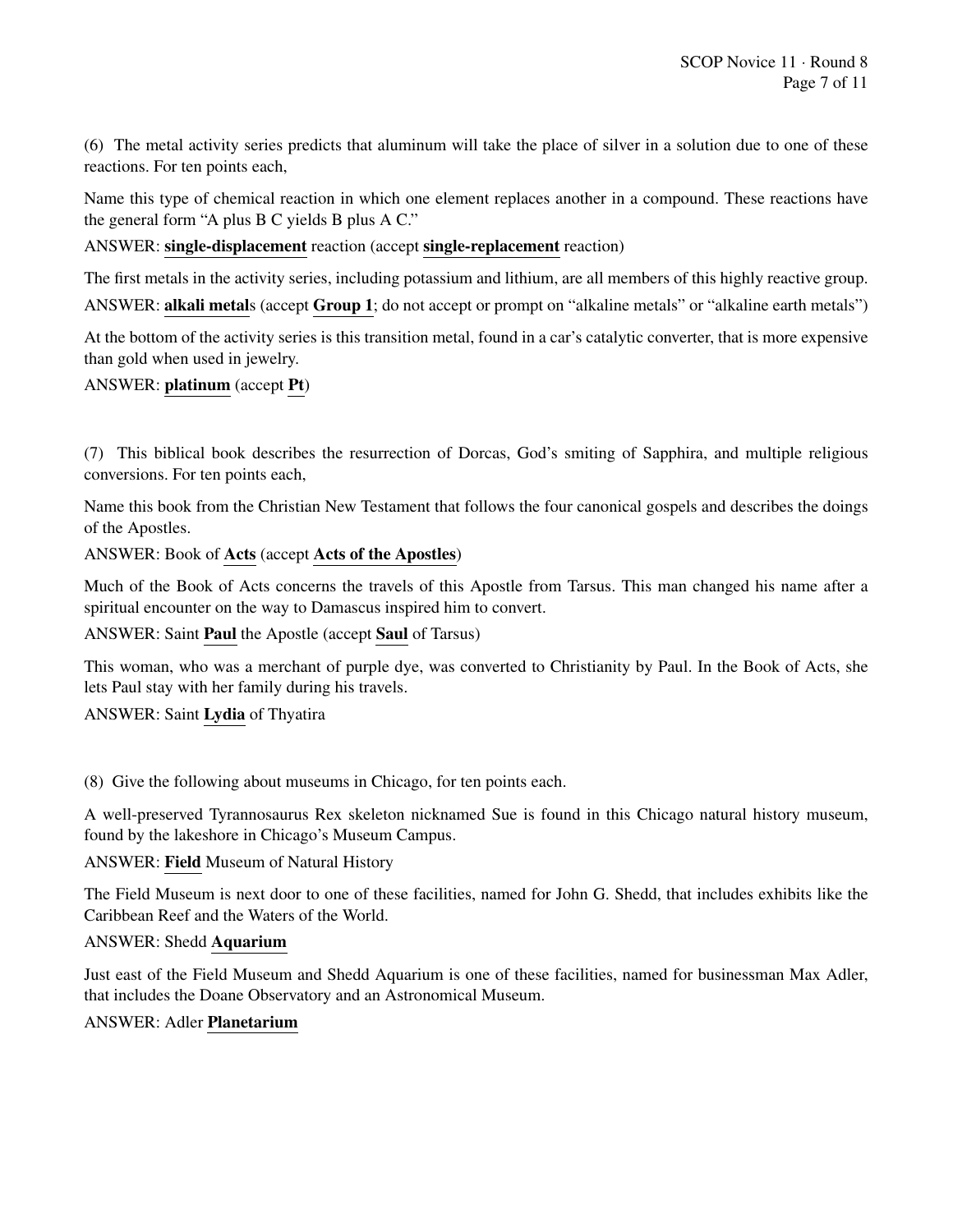(9) The Housebuilder Theorem notes that if this shape's diagonals are congruent, then this shape is actually a rectangle. For ten points each,

Name this type of quadrilateral defined by the fact that it has two pairs of opposite sides that, if extended infinitely far, would never intersect.

ANSWER: parallelogram (do not accept or prompt on "square")

This term is given to a three-dimensional figure whose six faces are all parallelograms. Cubes and rectangular prisms are this type of figure with extra restrictions.

#### ANSWER: parallelepiped

The area of a parallelogram is equal to the product of the diagonals, the sine of an angle created by the diagonals, and this fraction. This fraction also appears in several formulas for the area of a triangle.

#### ANSWER: one-half

(10) A play about this historical event uses it as an allegory for Joseph McCarthy's hunt for communists in the American government. For ten points each,

Name this 1690s event during which Giles Corey and John Proctor were executed for heresy in a colonial Massachusetts town.

ANSWER: Salem witch trials (prompt on partial answers)

The Salem witch trials allegorize McCarthyism in this Arthur Miller play, in which Abigail Williams accuses Elizabeth Proctor of witchcraft.

#### ANSWER: The Crucible

In *The Crucible*, Abigail Williams begins making accusations after she and her friends are found dancing naked in the forest to help this Barbadian slave cast a hex on Elizabeth Proctor.

#### ANSWER: Tituba

(11) Elamite and Akkadian are among the languages that were written in this system despite not being native languages of the civilization that invented it. For ten points each,

Name this writing system, developed by the Sumerians, that uses a reed stylus to make wedge-shaped impressions on clay tablets.

#### ANSWER: cuneiform

The Sumerians and Babylonians flourished in this region with a Greek name. This region in the "fertile crescent" was a center of early agriculture, since the plow was invented here.

#### ANSWER: Mesopotamia

Mesopotamia is Greek for "the land between the rivers;" specifically, between the Euphrates [yoo-fray-tees] and this other major Middle Eastern river.

#### ANSWER: Tigris River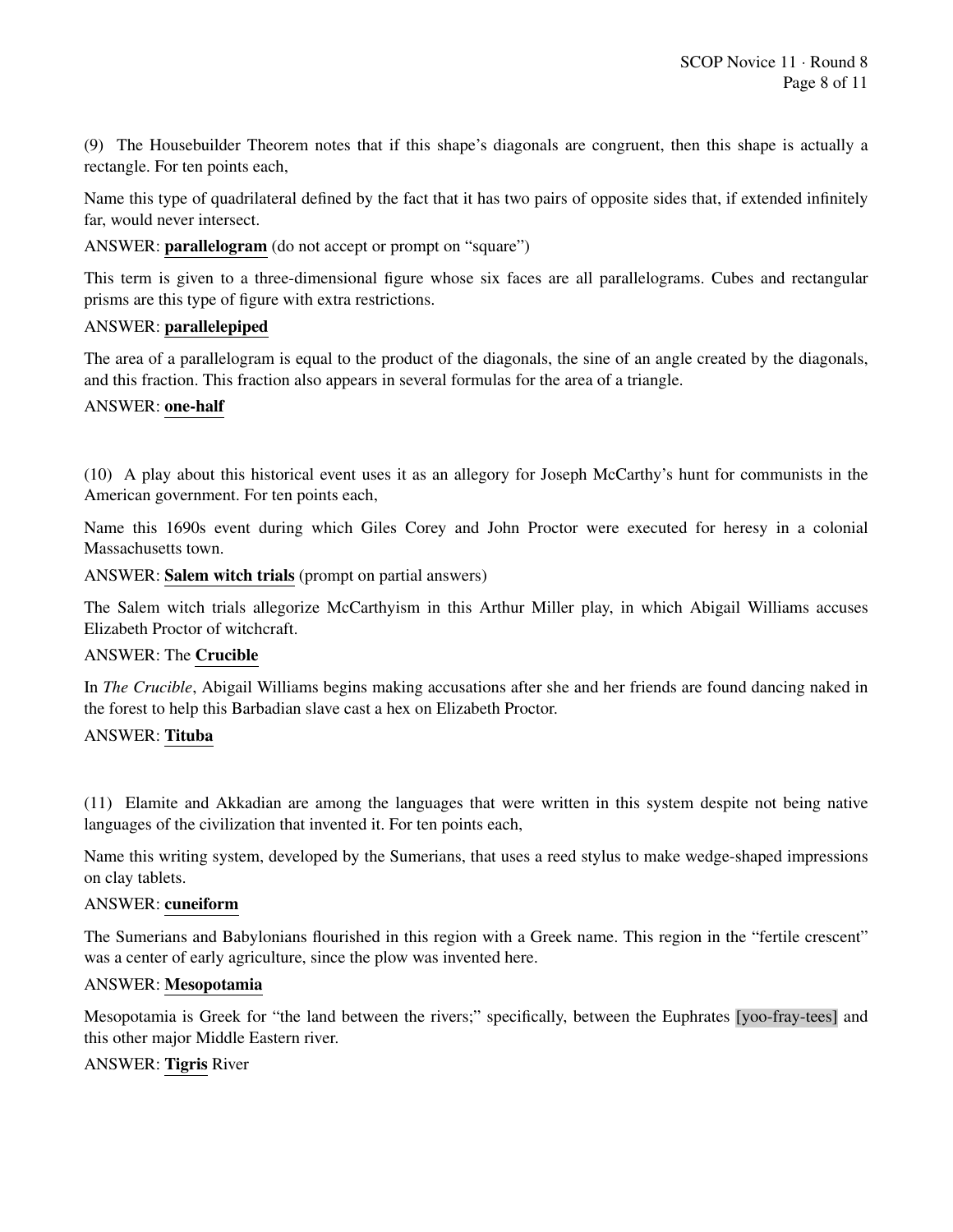(12) In parts of India and sub-Saharan Africa, this insecticide is no longer used to control malaria because twenty-five percent of the mosquito population is resistant to it. For ten points each,

Name this pesticide developed by Paul Müller that was widely used in agriculture and urban areas after the Second World War. Its 1972 ban in the US was prompted by its destructive impact on wildlife.

## ANSWER: DDT (accept dichloro-diphenyl-trichloroethane)

The environmental hazards of DDT became widely known because of this 1962 Rachel Carson book. This book's title effect is a result of DDT killing all the birds.

## ANSWER: Silent Spring

*Silent Spring* noted that ingestion of DDT caused the thinning of these reproductive structures. In birds, the chemical causes these structures to crack before the young inside can develop and hatch.

#### ANSWER: eggshells

(13) In these islands' religion, the deity Ku'ula controls the fish in the sea. For ten points each,

Name this set of islands, an American state whose native religion considers sites like Mauna Loa and Mauna Kea to be sacred.

#### ANSWER: Hawai'i (accept Hawaiian Islands; prompt on "Polynesia")

This traditional dance in Hawaii is often accompanied by chant or song and was used for storytelling and rituals. Before performing, dancers may make offerings to Laka, a patron of this dance.

#### ANSWER: hula

This Goddess of volcanoes brought fire to the Hawaiian islands and lives in Mount Kilauea. During a sled race, she started a fight with the snow Goddess Poli'ahu [poh-lee-ah-hoo] due to jealousy.

#### ANSWER: Pele [peh-leh] (accept Madame Pele or Tutu Pele)

(14) This poet wrote a collection that declares "tonight, I can write the saddest lines," and that ends with a poem that laments "in you, everything sank." For ten points each,

Name this poet of *Twenty Love Poems and a Song of Despair*.

ANSWER: Pablo Neruda (accept Ricardo Eliécer Neftalí Reyes Basoalto)

Pablo Neruda was a writer from this South American country, whose capital is Santiago.

ANSWER: Chile (accept Republic of Chile; accept República de Chile)

Neruda's poetry was described as "[bringing] alive a continent's destiny and dreams" when he was given this prize in 1971. This specific prize was established in 1901 by the estate of a Swedish inventor.

ANSWER: Nobel Prize in Literature (both underlined words required; accept other word orders like Literature Nobel; prompt on answers like "Nobel" or "Nobel Prize" that don't mention literature specifically)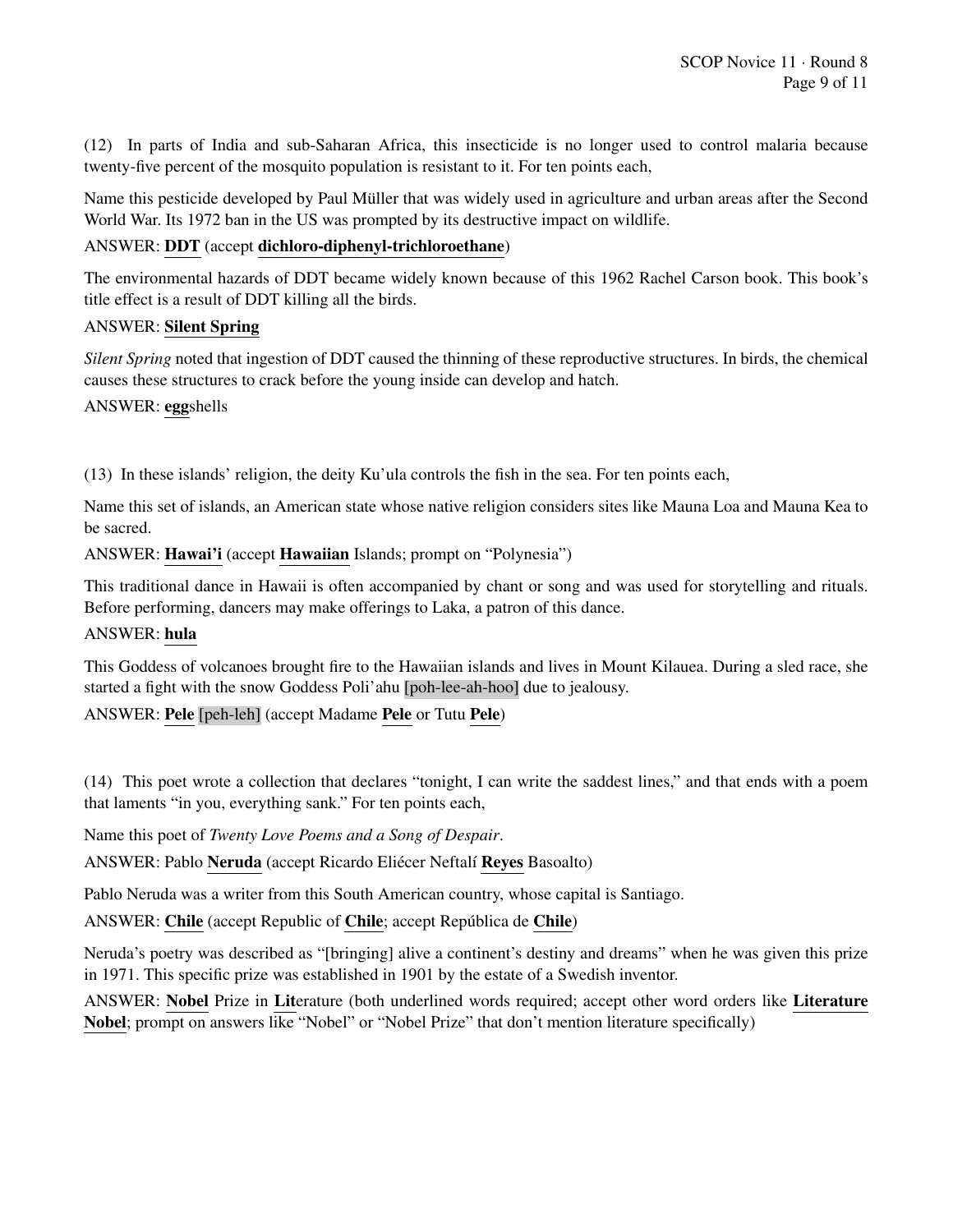(15) This man's final written words included the note "I [...] am now quite certain that the crimes of this guilty land will never be purged away, but with Blood." For ten points each,

Name this abolitionist who, in 1859, became the first person to be executed for treason by the United States.

## ANSWER: John Brown

John Brown was hanged after his failed attempt to raid the arsenal at this town in what is now West Virginia.

## ANSWER: Harpers Ferry

Prior to working as a nurse, spy, and raider for the Union during the Civil War, this abolitionist recruited supporters for Brown's raid on Harpers Ferry. More famously, this woman guided dozens of escaped slaves along the Underground Railroad.

ANSWER: Harriet Tubman (accept Araminta Ross)

(16) A 2021 article in *Scientific American* explains "Why [this field] Matters," despite being commonly cited as the least valuable undergraduate major. For ten points each,

Name this social science that is concerned with culture and society on a wider scale than sociology.

## ANSWER: anthropology (accept word forms like anthropologists)

The *Scientific American* article focuses on anthropology's role in the evolving understanding of this concept as a social, not biological, construct, as well as its historical use in justifying discrimination based on skin color.

## ANSWER: race (accept word forms like racism)

This 20th century pioneer claimed that the purpose of anthropology "is to make the world safe for human differences." This compatriot of Margaret Mead analyzed the differences between America and Imperial Japan during World War II in *The Chrysanthemum and the Sword*.

#### ANSWER: Ruth Benedict (accept Ruth Fulton Benedict)

(17) When Louis Pasteur said "chance favors the prepared mind," he was referring to the work of this Danish physicist. For ten points each,

Name this man who observed in 1820 that a compass needle was deflected from north by a current-carrying wire nearby.

#### ANSWER: Hans Christian Oersted

Oersted's observations proved that an electric current generates this type of field. The Earth's field of this type has an average strength around fifty micro-teslas.

#### ANSWER: magnetic field

Under Oersted's law, the direction of the magnetic field can be determined using this kind of rule, in which the thumb points in the direction of the current and the fingers are curled.

#### ANSWER: right hand rule